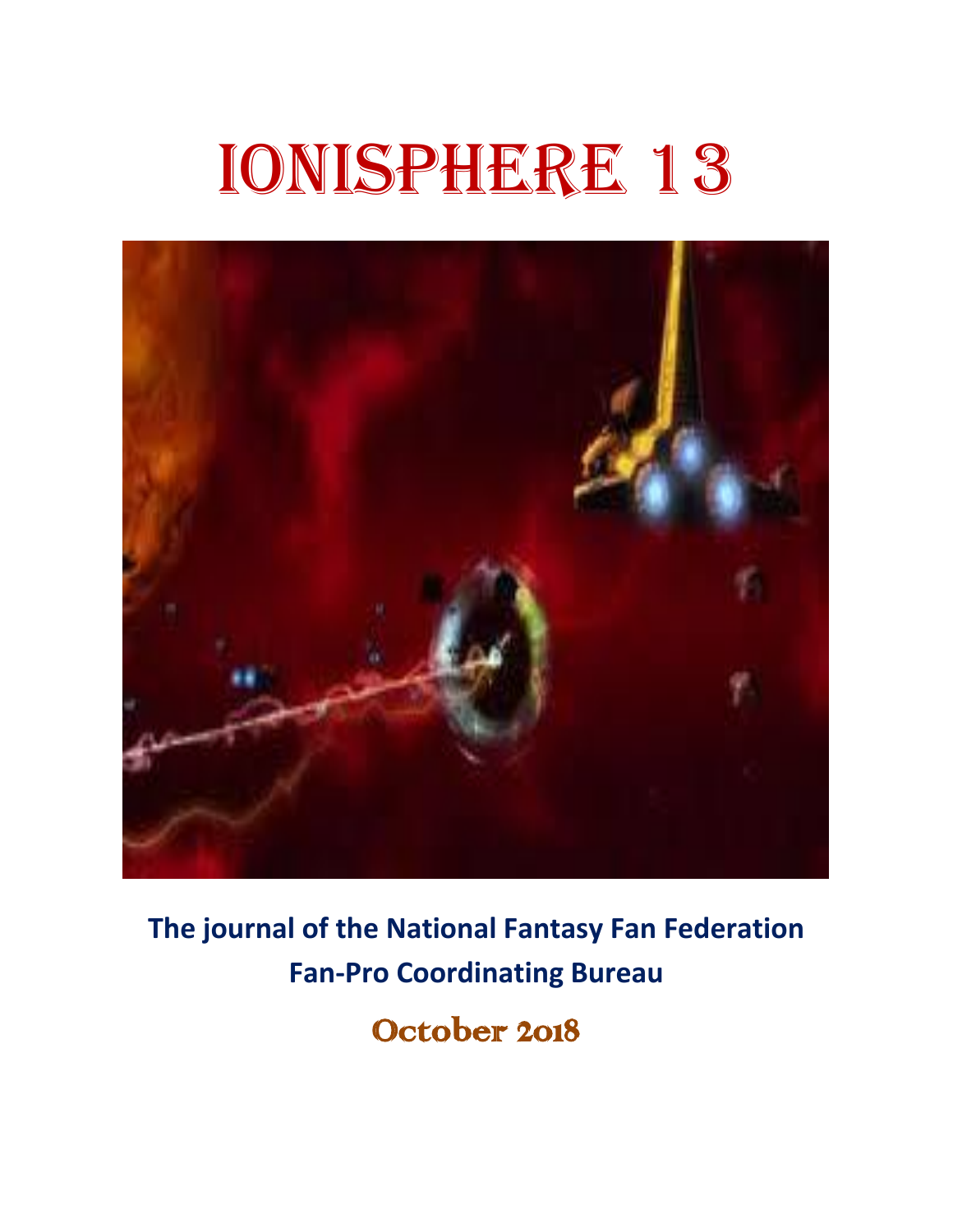# **Edited by John Thiel, 30 N. 19th Street, Lafayette, Indiana 47904. Email [kinethiel@mymetronet.net](mailto:kinethiel@mymetronet.net) .**

## **BUREAU MEMBERS**

## Bureau head: John Thiel

Pro Contacts: Jefferson Swycaffer, POB 15373, San Diego, CA 92175-5373. [abontides@gmail.com](mailto:abontides@gmail.com) Fan Contacts: Jon Swartz, 12115 Missel Thrush Ct, Austin, TX 78750. Jon swartz@hotmail.com Publicity: Jeff Redmond, 1335 Beachwood NE, Grand Rapids, MI 49505. [redmondjeff@hotmail.com](mailto:redmondjeff@hotmail.com) Ground Adjutant: John Polselli, 29077 Salrio Drive, Menifee, CA 92584-6501.

Ionisphere is the bi-monthly publication of the Fan-Pro Coordinating Bureau, whose purpose is to bring science fiction and fantasy readers and fans in closer touch with writers for and editors of science fiction magazines. We are still wanting a staff member with a full knowledge of forthcoming conventions so that we can list them here. Writings about and reports on conventions for Ionisphere are also welcome, and any member attending a convention would be contributing to our work if they sent a report of it for printing in IO. Having a conventions contact on our staff would be ideal. In an earlier run of IO there were a number of convention reports but we haven't had any lately, but would like to run convention reports again. Also we want a man in touch with their planning connected with our bureau, or woman as the case may be. This "conventions contact" that we visualize might be able to handle all aspects of conventions by himself…but a contact who is simply trying to keep up with conventions is all right. If we found such a person we'd have a complete staff and not ask for anything more.

 Ionisphere is the bureau's contact with the membership, and is of course of chief importance in the bureau's functioning. Here we state our objectives and provide our viewpoint, our impetus toward having closer fan-pro relations occur. Here also we seek interaction with the membership, and provide space for any letters of comment we receive, or other letters to the point of fan-pro relations. We are also open to publishing any writings members may have on this topic, or outside writing on the topic if we receive any. The bureau was first visualized by then-president Irwin Koch, and I was the first person put in charge of the bureau. It was brought back after a passage of time during which it was closed down, by George Phillies two years ago, and since that time we have been building and presenting interviews with fans and pros, and giving information on contacts. With this issue we're commencing our third year of present existence, and we have had some successes in getting activity started, but are still wanting to see more activity of this nature (or any nature) within the membership of the NFFF.

 Those who don't see the bureau as having done much in this length of time are not aware that maintenance is part of the activity of a bureau, and we have been maintaining the bureau over this length of time and keeping going a continuous awareness of our objectives, which is a part of the battle right there. Anything additional has been constructive success.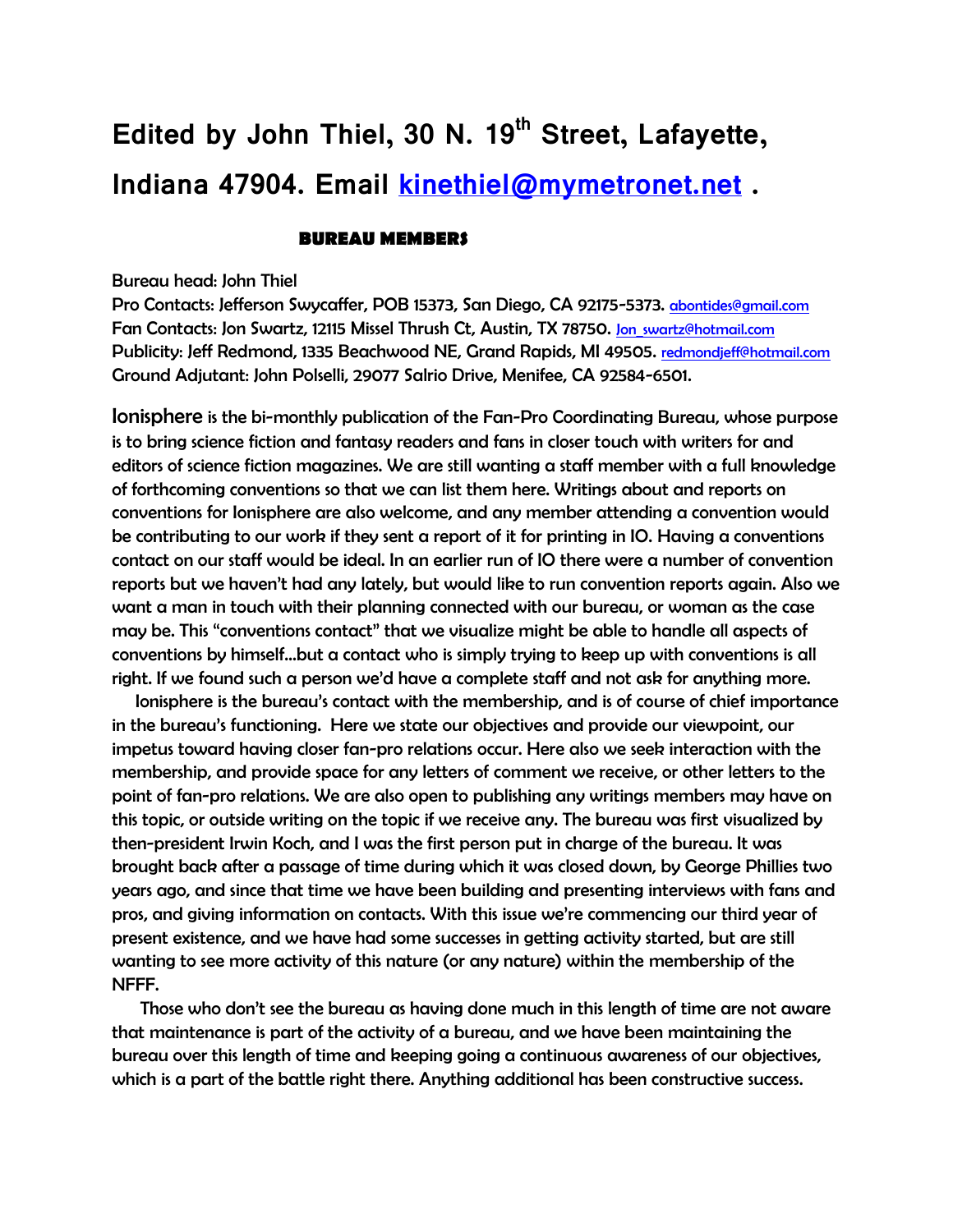# **EDITORIAL**



# A Call To Action

 Well, here we all are, arrived at our thirteenth issue of Ionisphere and prepared to think it all over and plan what's ahead. Doomsayers will point out world crises and say that there's nothing ahead, but they've been saying that; maybe we'll arrive at the point where they're right, but we haven't as yet. But there has been a general murmur that science fiction affairs aren't in the best of shape, and there are proofs of this that people can point to.

 The NFFF has complaints about inactivity. In fact there are not a whole lot of responses coming in to the activity of NFFF publications; this has caused such a notable editor as Robert Jennings to resign from his editorship of his top-rated NFFF publication TIGHTBEAM; he bemoaned the lack of contributing writers, artists, and letter writers. He was himself up there among the active members anyway, and perhaps the reader will note that there is a crossover in what I'm writing from one zine to another, an awareness of another publication that is part of the policies of this bureau. We active members should be having and showing awareness of one another. There is an attitude of being against such interaction based upon notions of getting into other peoples' territory and adulterating their goods with too much similarity. One member sprang into visible activity (which was good) with a lot of criticism of the publication of a new bureau, which I didn't like too well and which could be illustrative of the contention that people might tell one another how to run their activities, but it is in fact activity and we got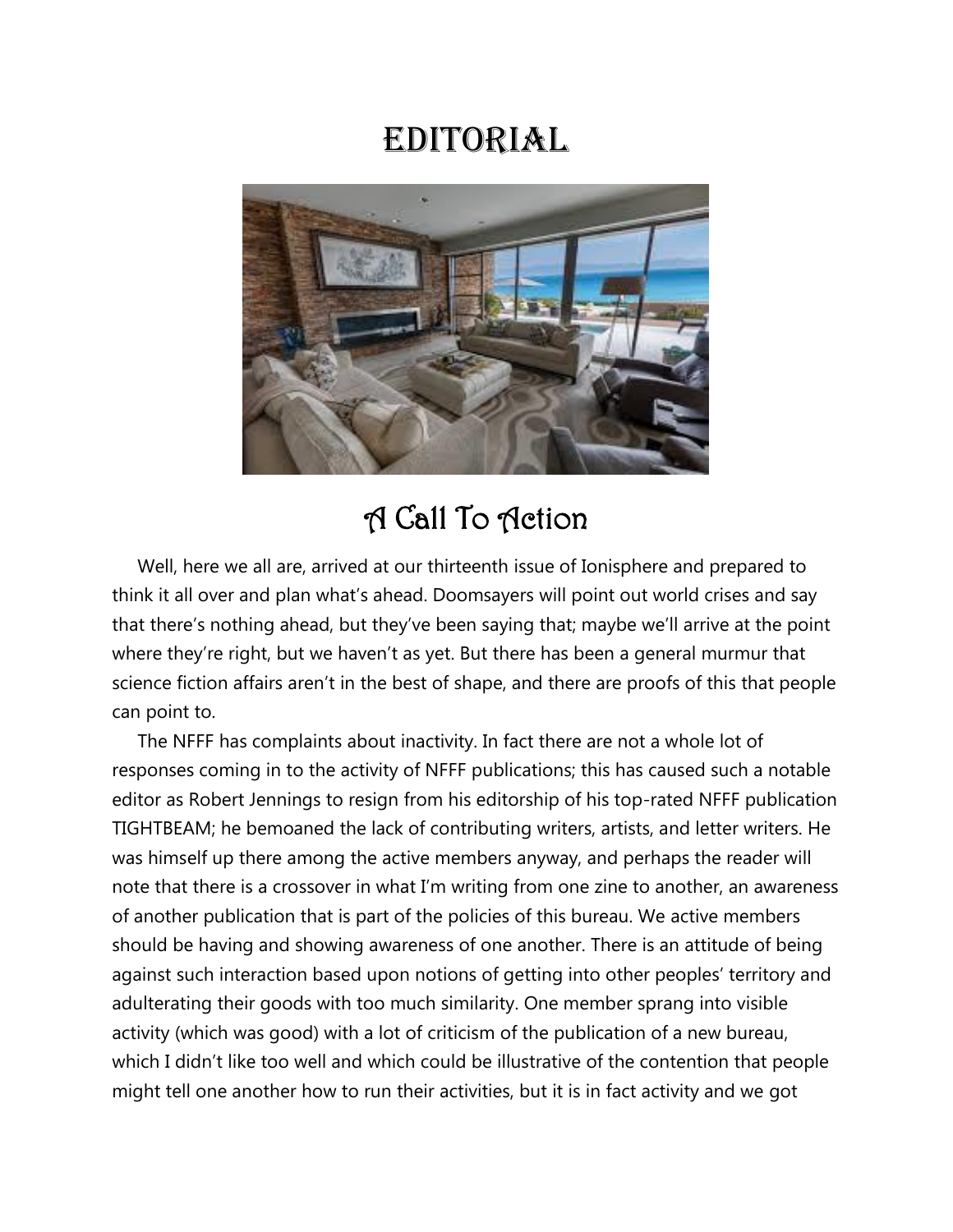letters of comment there where we had not been receiving any, and an introduction to another member of the NFFF from whom we had not been hearing. I suggest that I prefer this interaction to no activity. President Phillies, too, mentioned that this was at any rate something happening, and an improvement from that perspective. (Here I mention who the NFFF President is and refer to what he thinks about something.) That's a publication editor and an official mentioned by name in my editorial, and this is being interactive and is what I mean by saying that we should be more active. Former President Koch's idea in establishing this bureau was to get up more activity in the organization and this is what I am still trying to do. The argument against this is that more activity may not be constructive activity, but I am liking constructive activity and mentioning such activity.

What you see now is those who are openly active in NFFF activities being a small group of individuals out in front doing their doings while the rest of the organization is silent. Tightbeam once was full of letters but what happened there was politics and a lot of letters weren't being printed and were being discouraged and when everything that might offend someone else was left out, there were fewer letters, and these also dwindled. Constructive activity, chilluns, it means constructive letters too. Good letters that people will be happy to print. Among the active now is lone letter writer Lloyd Penney, and he is a valued asset to the N3F. Why don't some more of you be like Lloyd and write some letters of comment. We will answer you and it will be just like the Space Club or the Cosmic Pen Club or the old Correspondence Bureau's upkeep of correspondence. Why let us few people joy with the riggings while you all look on, or ignore it as the case may be.

 There it is, a call to action, and of course I might come out of issuing this clarion cry looking like a clown if there is no response to it, but I should worry, there was no response before I made the call, either. I didn't change anything for the lesser. If some people write in saying why they are not being active, that's responses too, and I hope I will hear back from some people, and that perhaps TNFF and Tightbeam will be hearing back from them too, not to mention Origin, but I have.

 Am I myself doing anything active for the benefit of the membership, rather than just doing something I like to do? Well, I give you something to read every other month with IO, and that's different than not having something to read. I'd call that doing something of benefit.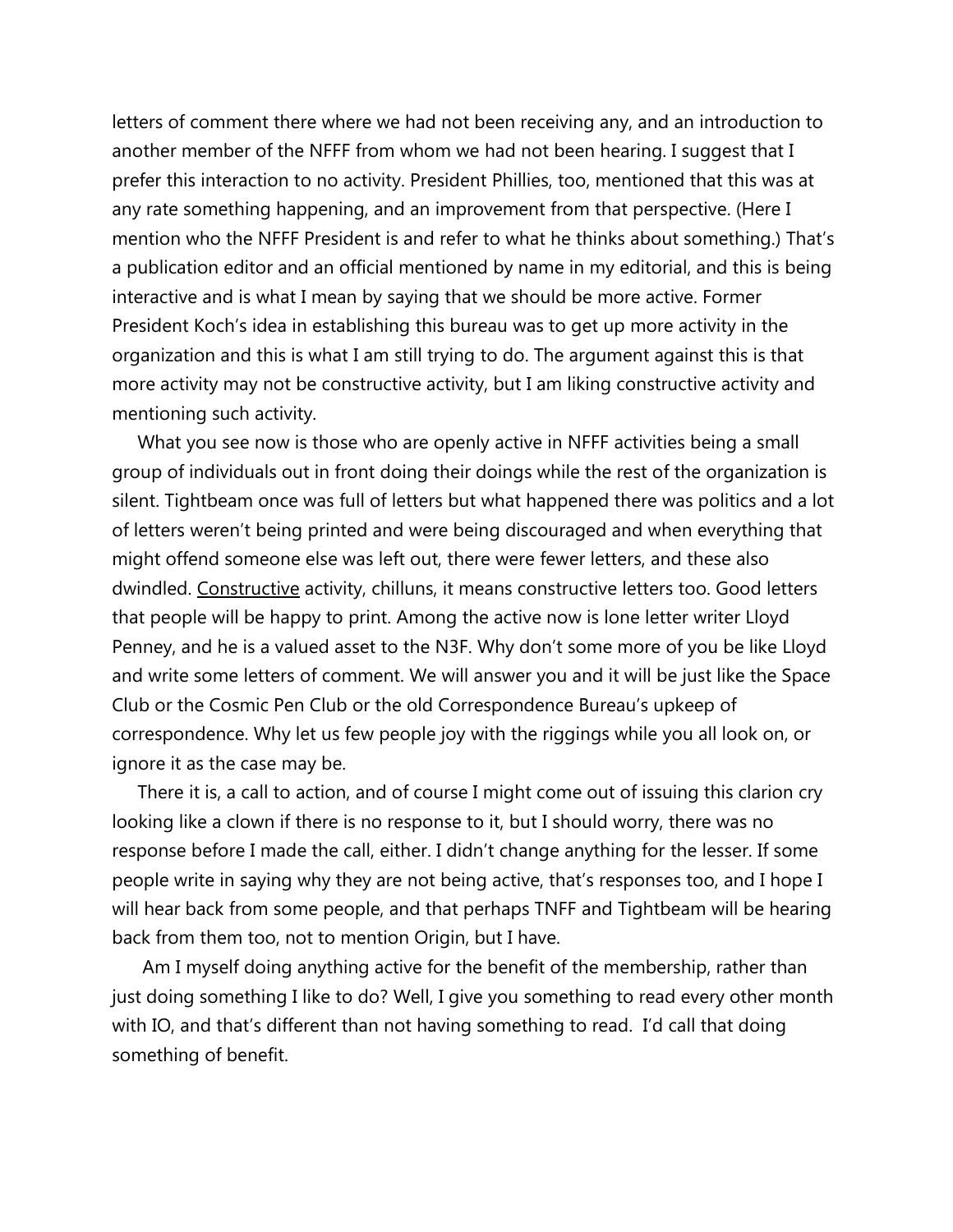science fiction films are considerably set apart from science fiction. Here Jeffrey Redmond takes a look at an sf film being made.

Behind the Scenes by Jeffrey Redmond







*A director with a homey movie-making technique who says he likes people to be frightened of him*

 Most science fiction movies contain the necessary formula ingredients. There's always space ships blowing up, one dimensional aliens, talking androids, cute robots, and time travel. There's endless special effects, but not much story or character development. The actors are all six feet tall, and the actresses all under thirty. Sci Fi productions from Hollywood may occasionally win awards for sound and special effects, but never any for the producers, directors, or performers. But sometimes there's that rare film which decides to be worthwhile.

A QUIET PLACE is a 2018 American science fiction horror film directed by John Krasinski, who stars alongside his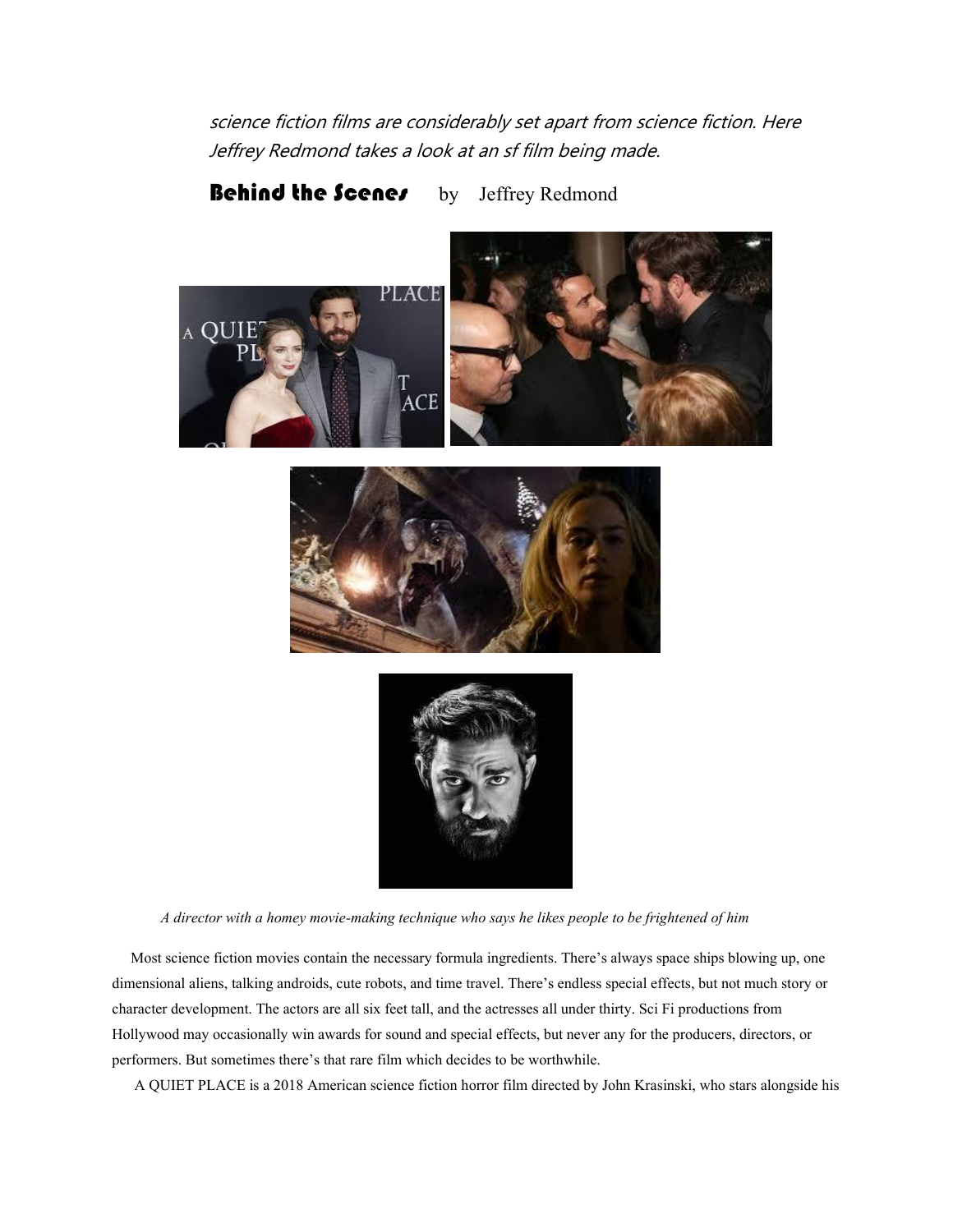real life wife, Emily Blunt. The film is produced by Platinum Dunes. Krasinski joined as a director and wrote the script. Principal photography took place in 2017 in upstate New York. In A Quiet Place, a family must live life in silence while hiding from extraterrestrial creatures who hunt by sound.

 A Quiet Place has been released in the United States in April 2018 by Paramount Pictures. It has become a major box office hit, costing \$21 million to make while grossing \$332 million worldwide. It has received acclaim from critics, who have praised its originality and atmosphere, as well as the acting, directing, and sound design, some even calling it a smart, wickedly frightening good time.

**Plot.** Over three months in 2020, most of Earth's human and animal populations have been wiped out by sightless creatures of unknown origin. The creatures have hypersensitive hearing, indestructible armored skin, and attack anything that makes noise.

 The Abbott family of wife Evelyn, husband Lee, congenitally deaf daughter Regan, and sons Marcus and Beau, silently scavenge for supplies in a deserted town. While out in the open, the family communicates with American Sign Language (ASL). Four year old Beau is drawn to a battery-operated space shuttle toy, but Lee takes it away. Regan returns the toy to Beau, who also takes the batteries his father removed. Beau activates the toy when the family is walking home near a bridge. The noise gives away his location to a nearby creature, which kills him before Lee can get to him.

 More than a year later, Regan still struggles with guilt over her brother's death, Evelyn is in the final stages of pregnancy, and Lee is fruitlessly trying to make radio contact with the outside world. Lee attempts to upgrade Regan's cochlear implant with scavenged miniature amplifiers to restore her hearing, but the devices are ineffective. Later, Lee takes Marcus to a nearby river to teach him to fish while Regan visits the memorial to Beau. Lee explains to Marcus that they are safe from the creatures in the presence of louder sounds.

 Marcus reveals that Regan blames herself for Beau's death, and needs her father to tell her he still loves her. Alone at the house, Evelyn goes into labor earlier than expected. While making her way to their basement, she steps on an exposed nail. In pain, she accidentally drops a glass picture frame and alerts a nearby creature. Evelyn flips a switch that changes the exterior house lights to red as a danger signal to the others, and struggles to remain silent during her contractions.

 Arriving at the farm and seeing the lights, Lee instructs Marcus to set off fireworks as a diversion. He finds Evelyn hiding in the bathroom with their newborn son and they make their way to their improvised soundproofed basement. Lee leaves to find the other children, promising Evelyn he will protect them. Evelyn falls asleep but wakes to discover that the barn basement is flooded with water from a broken pipe and that a creature is stalking her.

 Regan hurries back to the farm. She and Marcus take refuge atop a grain silo, lighting a fire to alert their father to their whereabouts. However, they run out of lighter fluid and the fire dies before they can attract Lee's attention. A hatch door gives way and Marcus falls into the silo. The sound of the door falling distracts the creature stalking Evelyn which is now targeting Marcus and Regan. Marcus sinks into the corn and nearly suffocates, but Regan jumps in and saves him. Regan's cochlear implant reacts to the proximity of the creature by emitting a high frequency sound that drives it away. The children escape from the silo and reunite with Lee.

 The creature returns, attacking and wounding Lee, while Marcus and Regan hide in a pickup truck. After seeing his father wounded, Marcus shouts impulsively, attracting the creature to the truck. Due to its unpleasant sound, Regan turns her cochlear implant off for the first time, unaware of the fact that it would have potentially driven the creature away.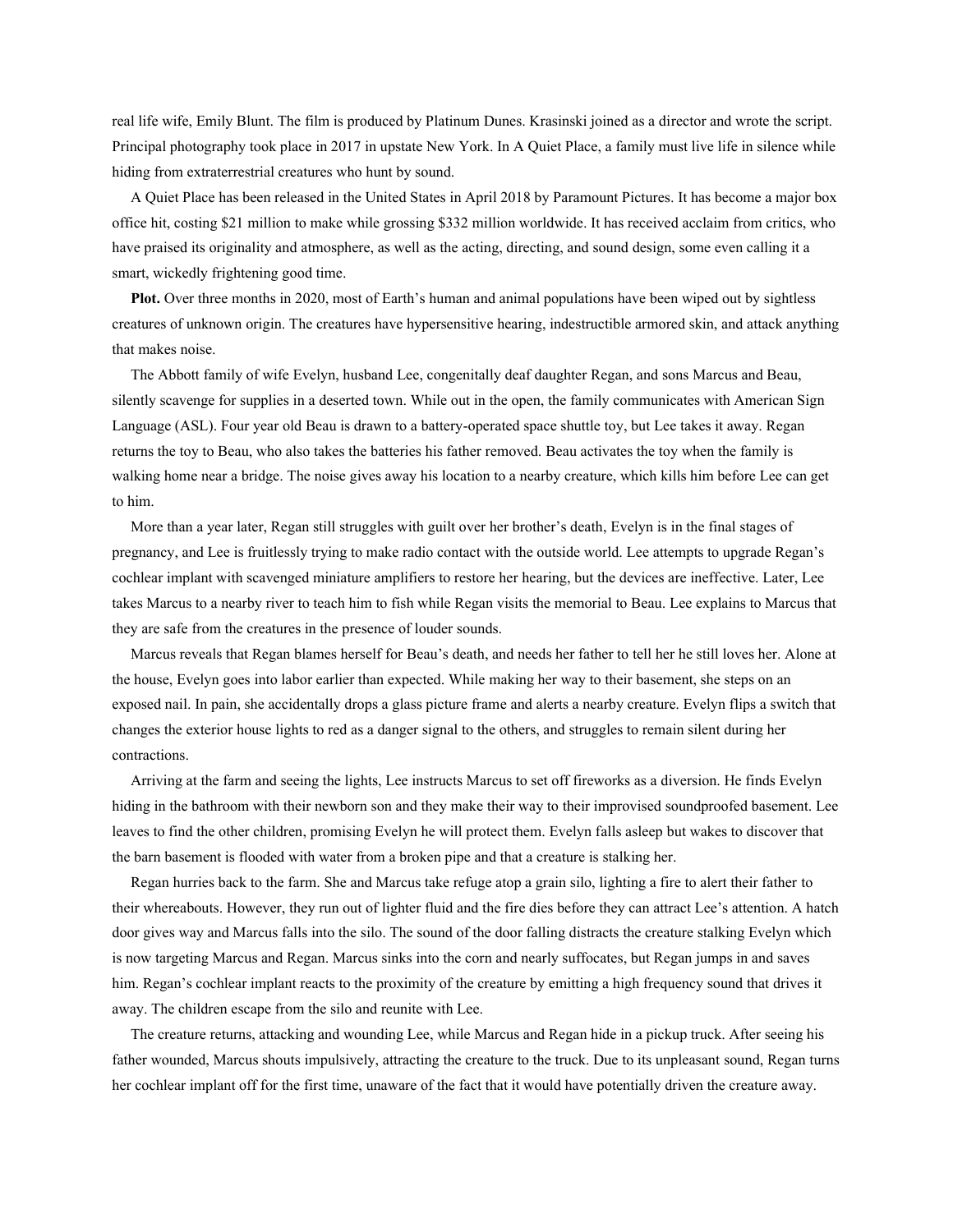Lee signals to Regan that he loves her and always has, before sacrificing himself to draw the creature away from his children. Regan and Marcus roll the truck down a hill to escape and reunite with Evelyn and the baby at the farmhouse.

 The four retreat to the house's basement. When the creature returns, Regan, who realizes that the sound made by the implant distresses the creature, switches the device back on and places it on a nearby microphone, magnifying the feedback. Painfully disoriented, the creature exposes the flesh beneath its armored head, which Evelyn shoots, killing it. The family views a CCTV monitor, showing two creatures attracted by the noise of the shotgun blast approaching the house. With their newly acquired knowledge of the creatures' weakness, the members of the family arm themselves and prepare to fight back.

 **Cast.** Emily Blunt stars as Evelyn Abbott, a doctor, wife of Lee, and the mother of their three children, Tegan, Marcus, and Beau. Krasinski describes her character as wanting to ensure that their children be fully formed, fully thinking people. John Krasinski is Lee Abbott, an engineer, husband of Evelyn, and the father of Regan, Marcus, and Beau. Krasinski describes his character as a survivalist who focuses on getting his family through each day.

 Millicent Simmonds is Regan Abbott, Lee and Evelyn's deaf daughter, and Marcus' and Beau's older sister. Krasinski said he sought a deaf actress for many reasons. He didn't want a non-deaf actress pretending to be deaf. Most importantly though, a deaf actress would help his knowledge and understanding of the situations tenfold. He wanted someone who lives it, and who could teach him about it on set. Noah Jupe is Marcus Abbott, the oldest son of Lee and Evelyn, and Regan's and Beau's brother.

\_ \_ \_ \_ \_ \_ \_ \_ \_ \_ \_ \_ \_ \_ \_ \_ \_ \_ \_ \_ \_ \_ \_ \_ \_ \_ \_ \_ \_ \_ \_ \_ \_ \_ \_ \_ \_ \_ \_ \_ \_ \_ \_ \_ \_ \_ \_ \_ \_ \_ \_ \_ \_ \_ \_ \_ \_ \_ \_ \_ \_ \_ \_ \_

\_ \_ \_ \_ \_ \_ \_ \_ \_ \_ \_ \_ \_ \_ \_ \_ \_ \_ \_ \_ \_ \_ \_ \_ \_ \_ \_ \_ \_ \_ \_ \_ \_ \_ \_ \_ \_ \_ \_ \_ \_ \_ \_ \_ \_ \_ \_ \_ \_ \_ \_ \_ \_ \_ \_ \_ \_ \_ \_ \_ \_ \_ \_ \_

A sequel is scheduled to be released in May 2020.

You can't say that isn't a good family film.



Do any readers want to say what they think about the plot of that film?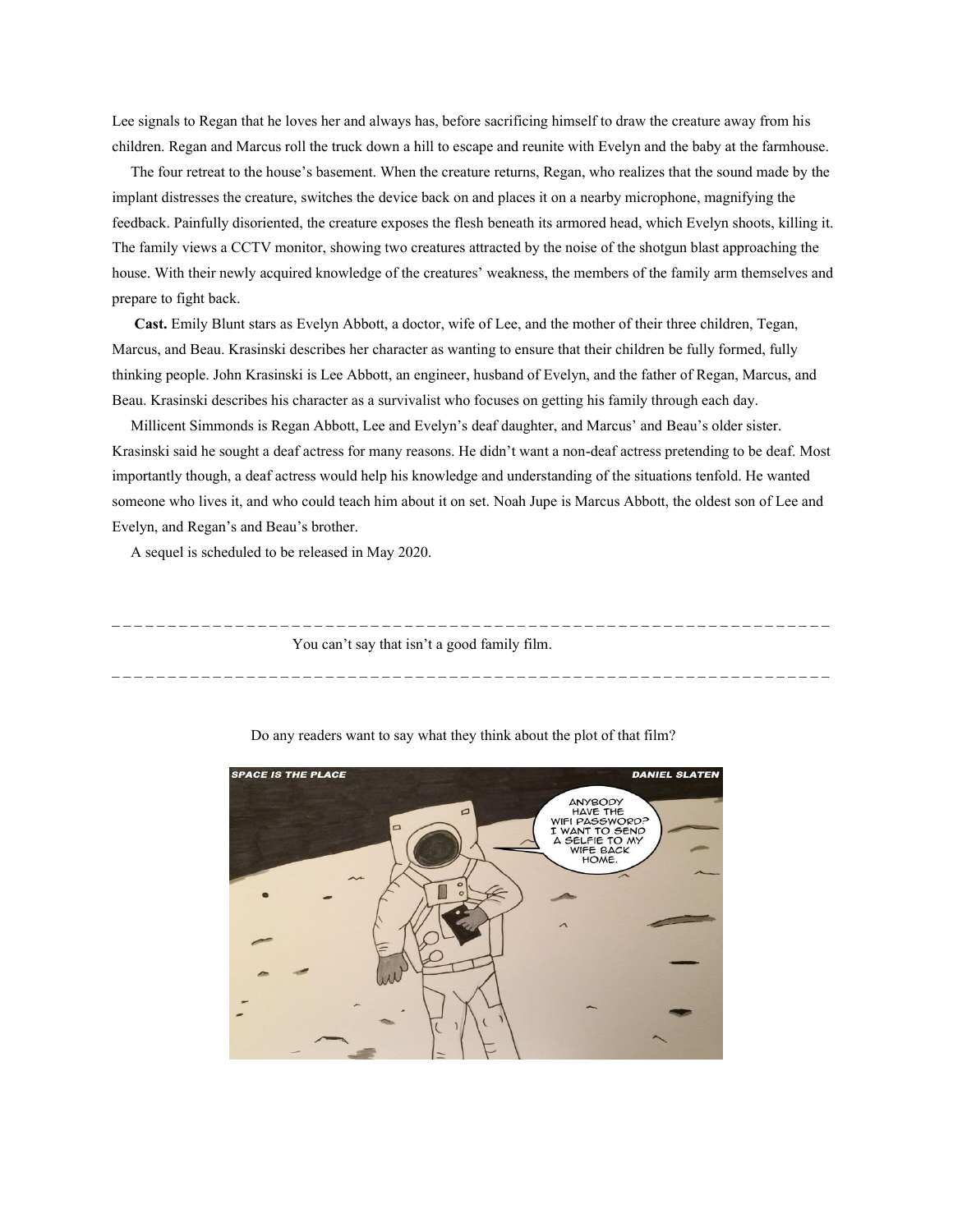**NEWS ITEM:** I received the first issue of Steve Davidson's AMAZING STORIES in the mail today, and it was a knockout, fully justifying what the title of the magazine has always been. The cover itself was truly amazing, a work of science fiction art with a touch of surrealism, both regular sf art and a novelty at the same time. It was pulp size but easily distinguishable from them at the same time by being printed on so-called "slick" paper like the "quality" mass-distribution magazines. It had the spirit of the earlier Amazing and its own distinctiveness as well, a futuristic look that well explained the science-fiction intentions of the magazine. And so now there are four magazines that may be found on the stands, those being Fantasy and Science Fiction Magazine, Asimov's Science Fiction, Analog Science Fiction and Fact, and Amazing Stories Quarterly. Here at last is an advance rather than a recession. Steve is highly present on the net; he's on Facebook and is seen at the SF sites there, as well as having the online Amazing, and is a member of the SF FANDOM group on Facebook.

Found in the issue are Robert Silverberg, Allen Steele, Rudy Rucker, Dave Creek, Julie Czerneda, Paul Levinson, and Steve Fahnestalk, among others, and David Hardy and Al Sirois are among the artists.

The magazine in some ways represents a transition from fandom to being a professional science fiction magazine, which has meaning to this bureau of the N3F; it's fans and pros being in very close contact, and interacting just fine. As such, it's a return to the common entityship of science fiction, and very contributory to science fiction in general, a magazine in a progressive mode and fully active in science fiction's literary realm.

We'll be glad to see future issues of it, and so might you be if you subscribe, as I of course have done. Subscriptions may be gotten at

# <https://amazingstoriesmag.com/subscription>.

This is a very good magazine to have and to hold.

 I have a short note by Steve Davidson in which he describes his arrival at the Worldcon with his magazines ready for distribution. As you'll see, it wasn't easy.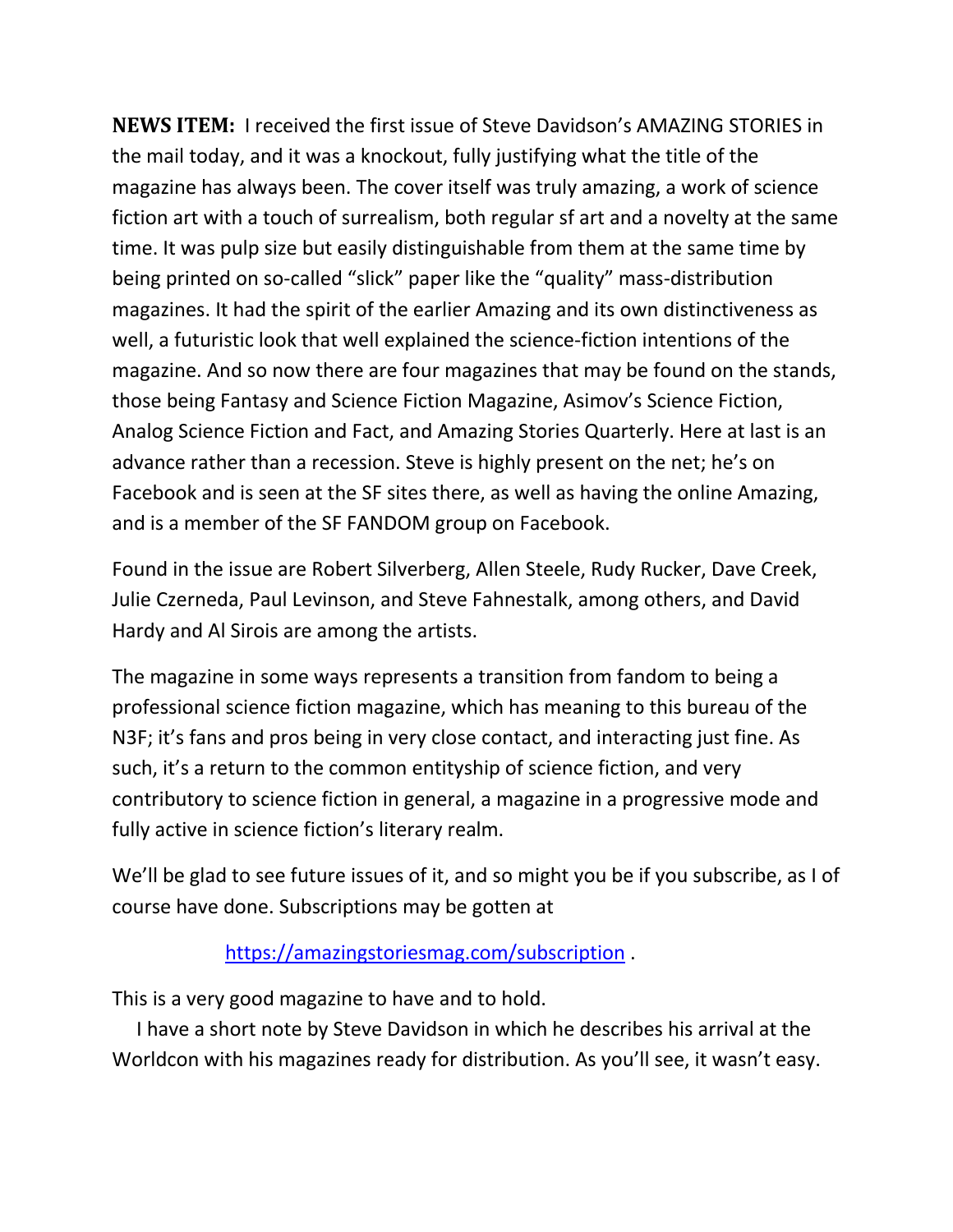## My Trip to the Worldcon, the Prologue **by Steve Davidson**

Woke at 2 am est.

Coffee, shower, feed Bo, finish packing that last minute stuff.

3:40 ride to airport commences with hauling the 165 pound case of gear to the SUV.

 4:45 Manchester airport. "Oh, I'm sorry, Mr. Davidson, but this case is overweight by 65 pounds." Scramble, scramble, scramble. Boxes, bags, repack. Made it. Oh, by the way, now you not only have oversized and overweight baggage, now you have extra bags. Pay us.

6:20 flight to O'Hare leaves on time.

 10 something. Flight from O'Hare does not leave on time. Fitful, disturbed micro napping all the way to San Jose.

 Time is lost now, along with my walking stick. My fan friends were released from onerous duty while I waited for my oversized and overweight packages to arrive.

 They do. I push them what has to be a mile to the rental car shuffle, then across the length of the consolidated rental car facility.

Load the voyager.

 Try to use the gps which has turned itself into no gps mode for some reason. Can't find the convention center, head for the Airbnb. Find that. Get situated . Wrestle with the gps, get it working. Get back to the convention center, can't find the entrance to the loading dock. Park.

Wander wander wander...this place is HUGE.

No one knows where my magazines are.

 We finally find them. I break down the pallet, get instructions for driving to the loading dock, wait for mandatory union dinner break, unload the rest of the (at this point) crap, set up as much as I can by myself.

Go back to the air bnb, go shopping, eat dinner. Writing this before I crash.

I'll see everyone tomorrow.

#### **"WORLDS WITHOUT END. AMEN." By Will Mayo**

 God, it is said, created the world in six days, rested on the seventh. His world in turn was created in nine. And therefore that in twos and threes and endless combinations thereof.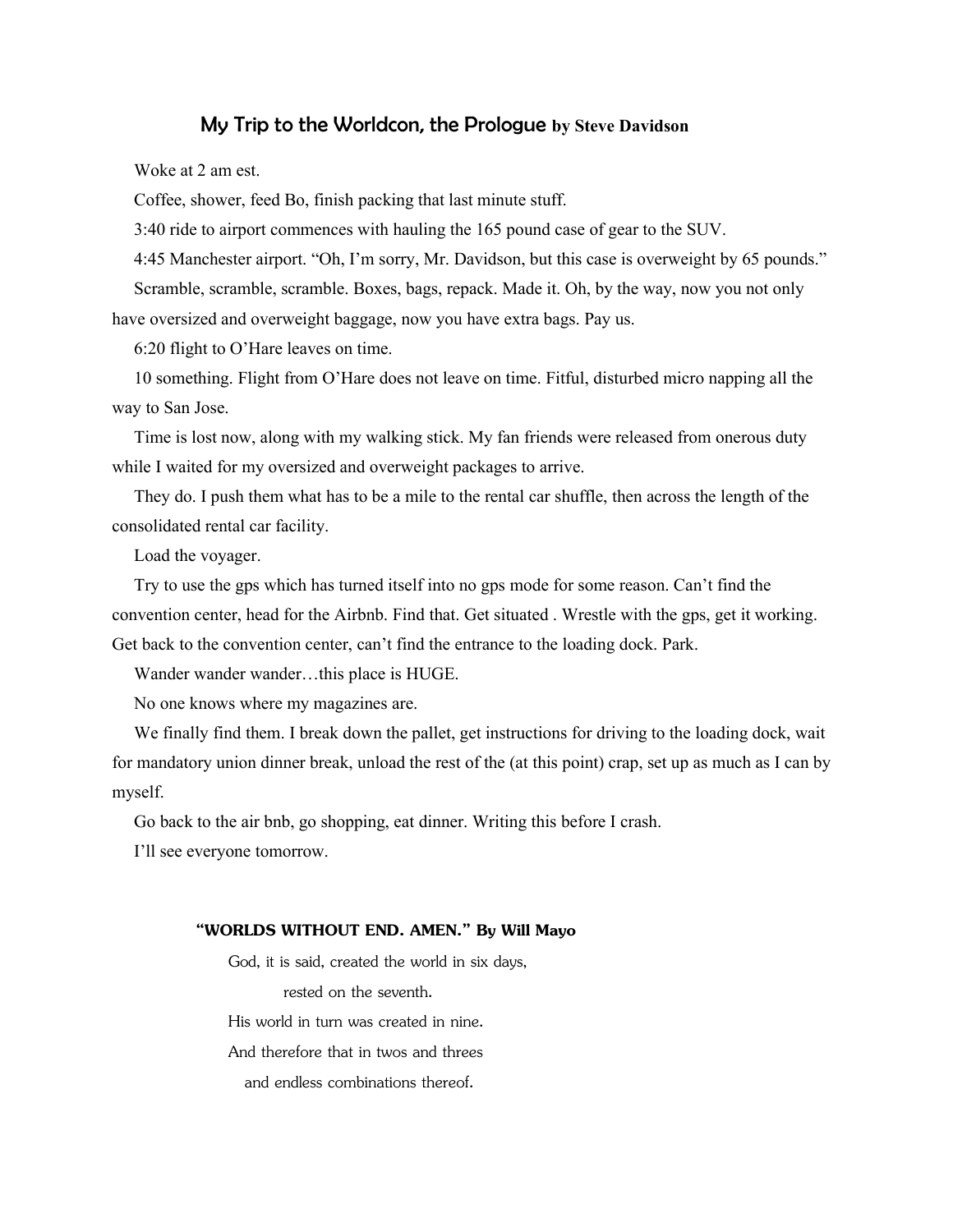As far as myself, here I sit, in a small spare room writing a few simple words. Who knows what worlds I will create? Novels, poems, or perhaps the flesh of an old forgotten word? My pen scribbles still.

### **A RAMBLE by Will Mayo**

What are the mysteries that can squander a man's soul? Science, Art, Religion, Mathematics. All have their faithful. All a certain demise. Lost like a pebble at the bottomless sands. Such we find ourselves. Full no more. Let us wander.

## **AFTER THE WEARY TRIP by Will Mayo**

Years ago, I used to walk many a mile Down to the corner store for a bag of groceries. Over and round about for a beer or two. Perhaps to Route One or the Golden Mile for a game of cards billiards too. Then there was always the extra mile for a lover, and then some. I used to walk farther much farther too just for the view. Just for the sight of that extra horizon, that place from which wonders reside. Today I have not walked far at all. I have rested after a weary trip and the miles have encompassed me. But one day I shall walk that extra mile. And be where wonders reside.